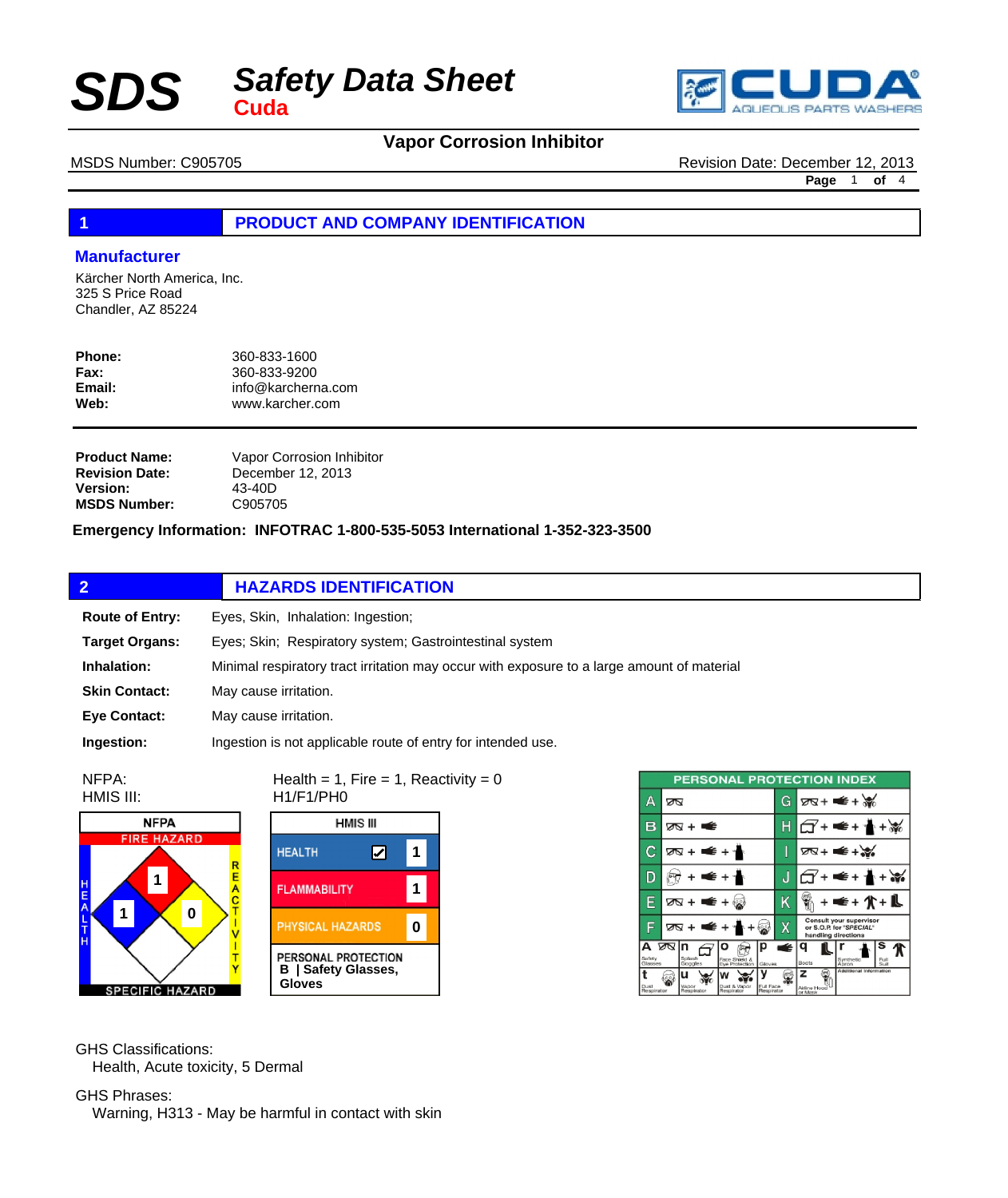



MSDS Number: C905705 **Revision Date: December 12, 2013** Revision Date: December 12, 2013

**Page** 2 **of** 4

GHS Precautionary Statements:

 Call a POISON CENTER or doctor/physician if you feel unwell.

## GHS PICTOGRAMS:

## No GHS Pictograms

|  | <b>HAZARDS IDENTIFICATION</b> |
|--|-------------------------------|
|--|-------------------------------|

### **Ingredients:**

| $CAS$ # | Percent        | Chemical Name |
|---------|----------------|---------------|
|         | 110918   8-11% | Morpholine    |

## **OSHA Regulatory Status:**

This SDS contains valuable information critical to the safe handling and proper use of this product. This SDS should be retained and available for employees and other users of this product.

| 4                    | <b>FIRST AID MEASURES</b>                                                                                                                                                |
|----------------------|--------------------------------------------------------------------------------------------------------------------------------------------------------------------------|
| <b>Inhalation:</b>   | If symptoms develop, move victim to fresh air; if symptoms persist, obtain medical attention.                                                                            |
| <b>Skin Contact:</b> | Wash with soap and water. If irritation persists consult medical personnel.                                                                                              |
| Eye Contact:         | Immediately flush eyes with large amounts of water for at least 15 minutes, lifting eyelids occasionally to facilitate<br>irrigation. Get immediate medical attention.   |
| Ingestion:           | If swallowed, DO NOT induce vomiting unless directed to do so by medical personnel. If injured party is conscious,<br>give two glasses of water. Seek medical attention. |

| -5                                                | <b>FIRE FIGHTING MEASURES</b>                                                                                             |
|---------------------------------------------------|---------------------------------------------------------------------------------------------------------------------------|
| <b>Flash Point:</b><br><b>Flash Point Method:</b> | $>212$ <sup>o</sup> F<br>Closed Cup                                                                                       |
|                                                   | Alexication and the state of the protective clothing. I lee any standard agent - choose the one most appropriate for type |

ear self-contained breathing apparatus and other protective clothing. Use any standard agent - choose the one most appropriate for type of surrounding fire.

# **6 ACCIDENTAL RELEASE MEASURES**

Response team must use protective clothing to prevent body contact. Keep all unnecessary personnel away. Spill area may be slippery. Pick up excess with inert absorbent material and place into separate waste container. Ventilate area and wash spill site after material pickup is complete, allow floor to dry before allowing traffic. Consult an expert on disposal of recovered material and ensure conformity to local disposal regulations.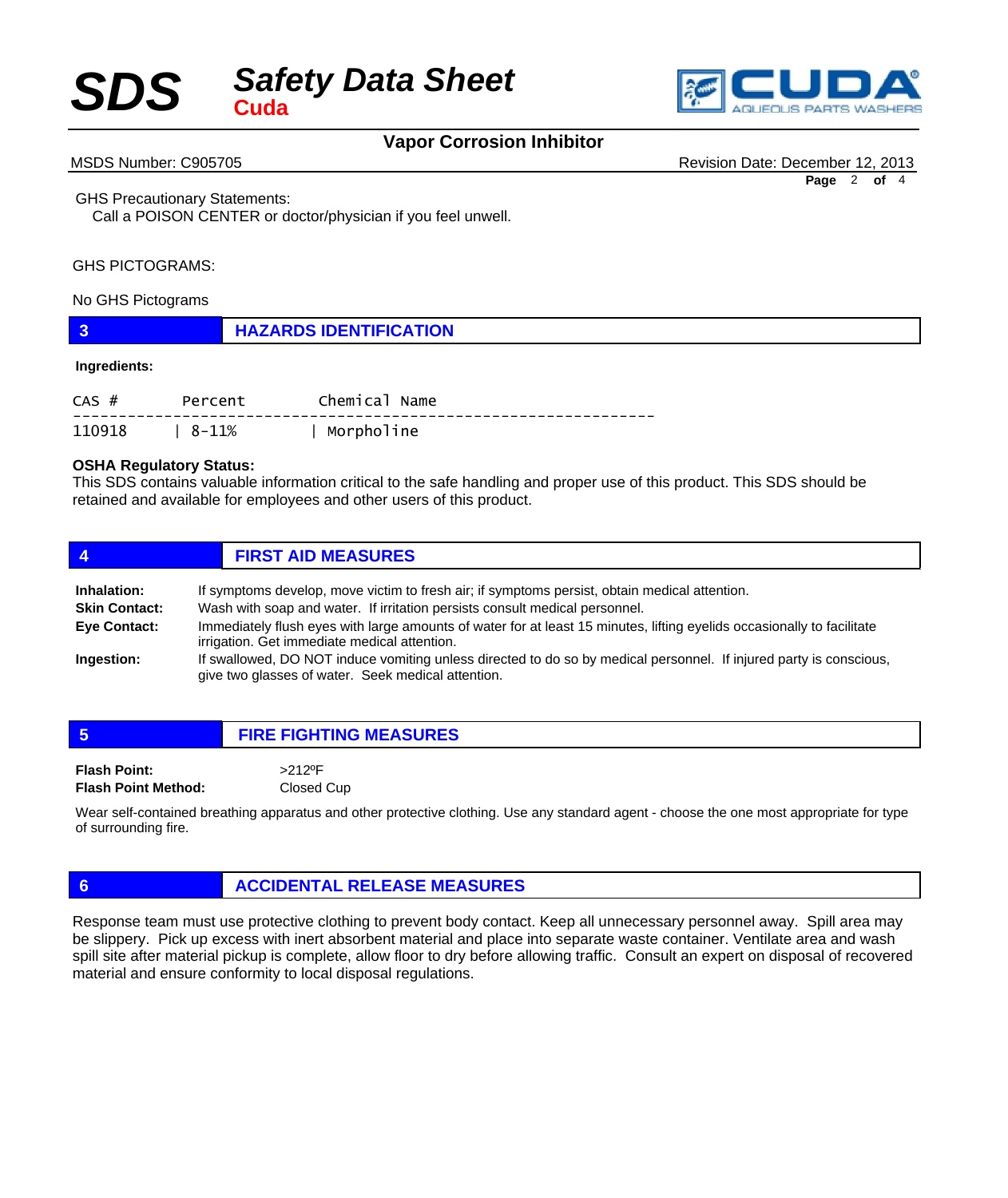

MSDS Number: C905705 **Revision Date: December 12, 2013** Revision Date: December 12, 2013

**Page** 3 **of** 4

# **FIGURE 12 IN STRAGE REPORTS AND STORAGE**

**Handling Precautions:**

Do not get in eyes, on skin, or on clothing. Do not breathe vapor. Keep container closed. Promptly clean up spills. Wash thoroughly after handling.

Store out of reach of children; keep container closed; store in a cool well-ventilated place away from strong oxidizing or acidic materials. **Storage Requirements:**

| -8                                | <b>EXPOSURE CONTROLS/PERSONAL PROTECTION</b>             |  |
|-----------------------------------|----------------------------------------------------------|--|
| <b>Engineering Controls:</b>      | Normal room ventilation is satisfactory for limited use. |  |
| <b>Personal Protective Equip:</b> | HMIS PP, B   Safety glasses, Gloves                      |  |

Morpholine 110-91-8 OSHA PEL 20 ppm/ 70 mg/m3

## **9 PHYSICAL AND CHEMICAL PROPERTIES**

**Physical State: Spec Grav./Density: pH: Appearance:** Clear Colorless

**Liquid** 8.58 lb/gal 10.22 as is

**Odor: Solubility:** Solvent Soluble

# **10 STABILITY AND REACTIVITY** Product is stable under normal conditions. **Stability:**

Extreme high heat Strong oxidizing and/or reducing agents. Exposure to fire may liberate carbon dioxide, carbon monoxide, organic acids, and other unidentified thermal decomposition products from this product or its packaging. Will not occur. **Conditions to Avoid: Materials to Avoid: Hazardous Decomposition: Hazardous Polymerization:**

# **11 TOXICOLOGICAL INFORMATION**

## **Toxicity Data:**

Morpholine 110-91-8

Oral ( LD 50): 525 mg/kg - Mouse

Inhalation ( LC 50): 8000 ppm/8H - Rat

Skin irritation: Moderate - Rabbit

Eye irritation: Severe - Rabbit

Sensitation: Not considered an occupational sensitizer